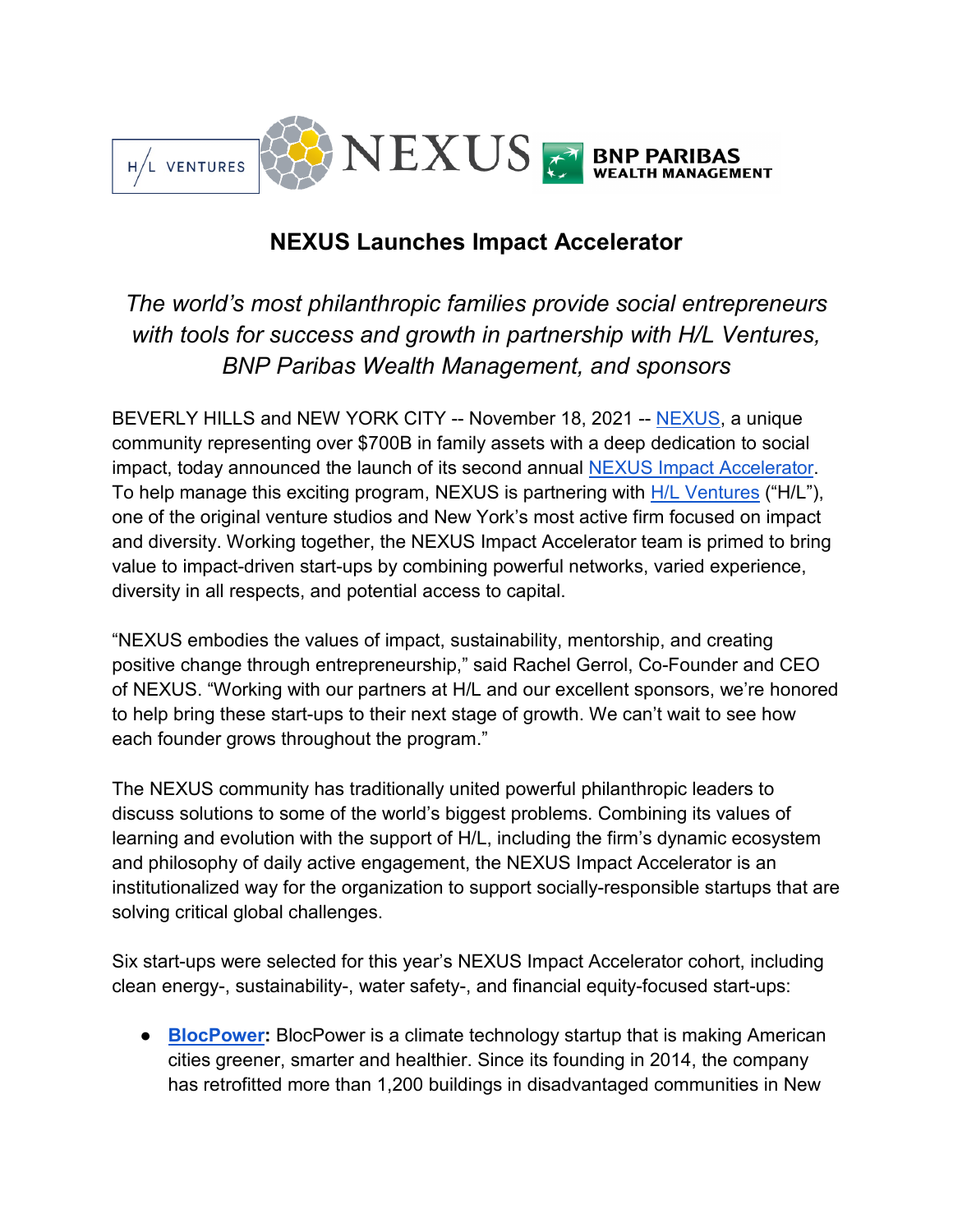York City, with projects underway in 26 cities. BlocPower uses proprietary software for analysis, leasing, project management, and monitoring of clean energy projects that save customers between 20-70 percent on annual energy costs.

- **[CNote:](https://www.mycnote.com/)** CNote is a women-led fintech platform helping individual and institutional investors align their fixed income and cash portfolios with their values. Hosting a nationwide network of community finance institutions, CNote helps investors reach their financial goals while driving greater economic justice in low-income communities and communities of color across the United States.
- **[LOLIWARE Inc.:](https://www.loliware.com/)** LOLIWARE Inc. is an award-winning materials tech company on a mission to advance the planet towards a plastic-free, decarbonized future with products that are Designed to Disappear. The company's innovative technology, SEA (Seaweed-derived, Emission-avoiding, Alternatives to plastic) represents a new category of scalable biopolymers derived from seaweed – a bio-renewable, regenerative, and carbon-sequestering input.
- **[Resolute Marine:](https://www.resolutemarine.com/)** Resolute Marine is developing an innovative technology that harnesses ocean wave energy to produce fresh water and electricity in off-grid areas of the world and provide relief from the harmful economic and social effects of water scarcity.
- **[Solstice:](https://solstice.us/)** Solstice is dedicated to bringing affordable solar power to the 77% of Americans who cannot install a rooftop system. Their platform connects households and businesses to free community shared solar farms--giving them guaranteed electricity savings and access to local clean energy--and manages the customer experience for the life of the 20-year project.
- **[Spry:](https://spry.so/)** Spry is an NIL (Name, Image, and Likeness) solution that meets and streamlines the unique needs of both athletic departments and student-athletes in one comprehensive technology platform. Designed by a former professional athlete (once a collegiate student-athlete) Spry empowers student-athletes to manage NIL opportunities and compliance while earning a foundational education for a "richer" future.

"We are thrilled to work with NEXUS on this exciting initiative," said Oliver Libby, Co-Founding Managing Partner of H/L Ventures. "NEXUS and H/L, along with our extraordinary sponsors, share the belief that the nexus between growth, impact, and diversity is where truly exciting companies can be found and nurtured. The start-up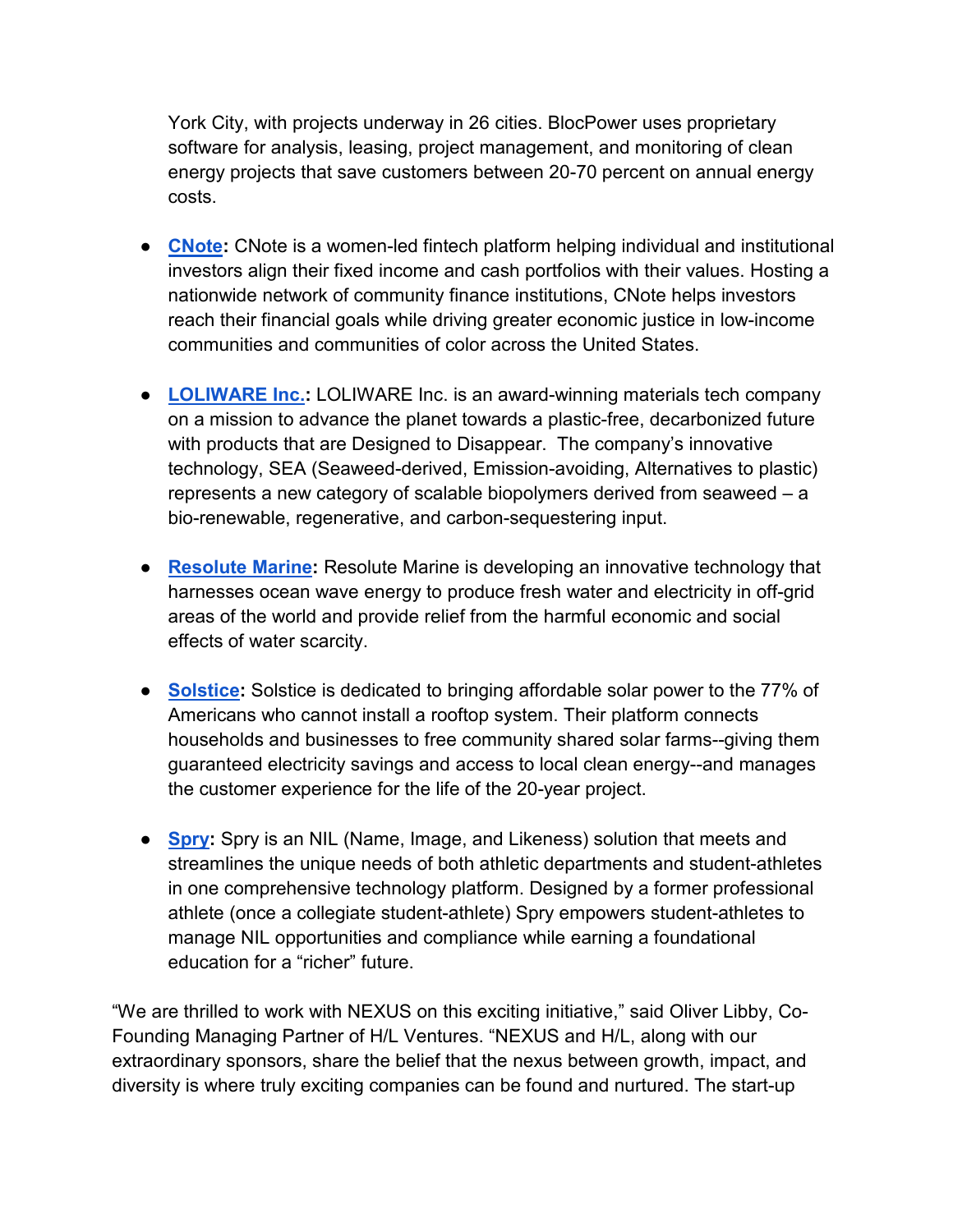economy can be a powerful engine of social change when supported by mission-driven partners like NEXUS."

BNP Paribas Wealth Management is the lead sponsor of the Accelerator, joined by DLA Piper, Acru Solutions, and H/L itself in support of this community of founders. These sponsors play a meaningful role in the development of these world-changing ideas by supporting the early-stage entrepreneurs and sharing their expertise through customized experiences.

"We are very happy to share our industry knowledge and contacts with social entrepreneurs to help grow and scale their businesses," said Pierre Ramadier, Global Head of Entrepreneurs and Families, BNP Paribas Wealth Management. "The six carefully selected BNP Paribas mentors will put their extensive experience in impact investing, corporate banking, sustainable finance, philanthropy and innovative business development at the service of these socially-responsible startups to help them build a more inclusive and sustainable world."

Through the NEXUS Impact Accelerator, start-up founders will gain access to powerful networks, a plethora of experience across different industries, a welcoming and diverse culture, and potential opportunities to raise capital. The program will provide founders with a holistic experience, including a structured mentorship plan, coaching, and masterclasses with luminaries and experts. These founders will also have a platform to share their stories with thousands of NEXUS members virtually and in person at the NEXUS Summit.

Past members of the inaugural NEXUS Impact Accelerator program have gone on to achieve great success with their chosen ventures, including Sam Teicher, who recently won Prince William's Earth Prize for Oceans restoration for his work founding [Coral](https://www.coralvita.co/)  [Vita.](https://www.coralvita.co/) Other past founders include Marita Cheng, Founder & CEO of [Aubot;](https://aubot.com/) Felix Böck, Founder & CEO of [ChopValue;](https://chopvalue.com/) Katharina Sophia Volz, Founder & CEO of [Occamz](https://www.occamzrazor/)  [Razor;](https://www.occamzrazor/) Ivelyse Andino, Founder & CEO of [Radical Health;](https://www.radical-health.com/) Emily Best, Founder & CEO of [Seed & Spark;](https://seedandspark.com/) and Blayne Ross, Co-Founder & CEO of [ShoreLock.](https://www.shorelock.com/)

For more information about the NEXUS Impact Accelerator, please visit [www.nexusglobal.org/impact-accelerator.](http://www.nexusglobal.org/impact-accelerator)

# # #

**About NEXUS**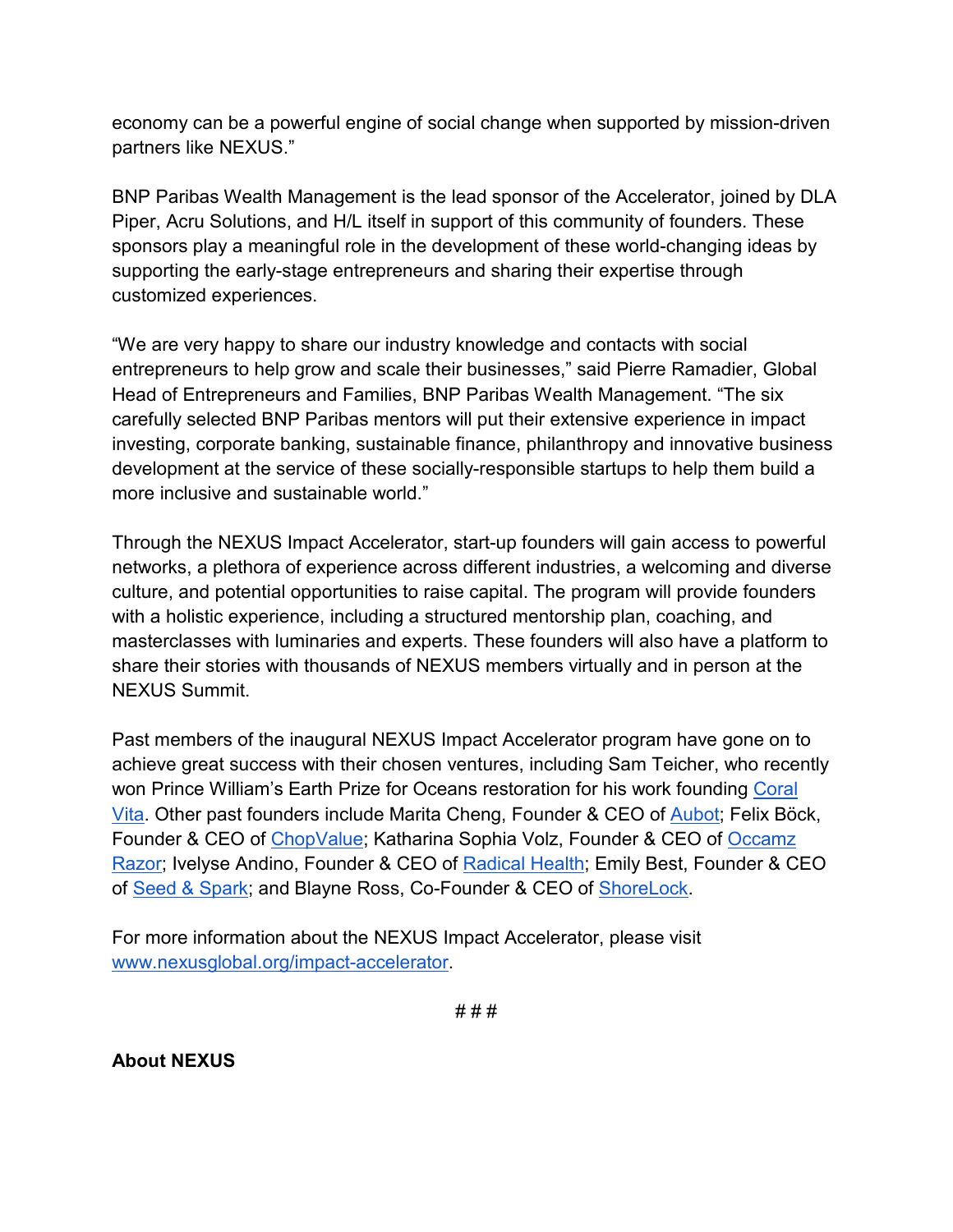NEXUS is a global community that brings together next gen philanthropists, impact investors and social innovators from many of the world's leading business families to educate, inspire and activate tomorrow's leaders. With over 6000 Members from 70 countries, we work to catalyze new leadership and accelerate needed political, societal, indigenous, financial, environmental, and equal justice solutions. NEXUS has hosted over 40 Summits across six continents to connect the next gen with unique influence, access and resources from diverse backgrounds and link communities that would otherwise never meet.

#### **About H/L Ventures**

Hatzimemos / Libby Holdings LLC, ("H/L Ventures") strives to help mission-driven founders build inspiring, valuable companies from inception to exit. Founded in 2009, H/L Ventures began its history as one of the first modern venture studios, and certainly among the earliest company-building firms focused on start-ups at the nexus of growth, impact, and diversity. H/L Ventures is specifically designed to deliver on Daily Active Engagement with all its portfolio companies, providing an unparalleled ecosystem of resources to entrepreneurs throughout their journey. These resources include a core studio team of more than thirty core staff and Venture Partners, the CityRock Series A fund, a Trusted Partner Network, select managed services, and more. A large majority of H/L Ventures' studio-backed companies feature diverse founding teams, all of the CityRock fund's portfolio companies have underrepresented founding CEOs, and 92% of every dollar invested by H/L Ventures has gone to underrepresented founders. In addition, every one of H/L Ventures' more than thirty portfolio companies has both a strong case for economic performance and also a mission to protect and promote people and the planet.

## **About BNP Paribas Wealth Management**

BNP Paribas Wealth Management is a leading global private bank and the largest private bank in the Eurozone with €411 billion worth of assets under management as at September 2021. Present in three hubs in Europe, Asia and the United States, it employs over 6,800 professionals who support High-Net-Worth and Ultra-High-Net-Worth individuals in protecting, growing and passing on their assets. The bank aims at building a sustainable future by combining its deep expertise and reach with its clients' influence and desire for impact. The bank was recently named Best Private Bank in Europe, in North Asia, in the US West and in the Middle East.

<https://wealthmanagement.bnpparibas/en.html>

## **PRESS CONTACTS:**

Liza Heavener for NEXUS [Lizah@nexusglobal.org](mailto:Lizah@nexusglobal.org) / 267-231-7120